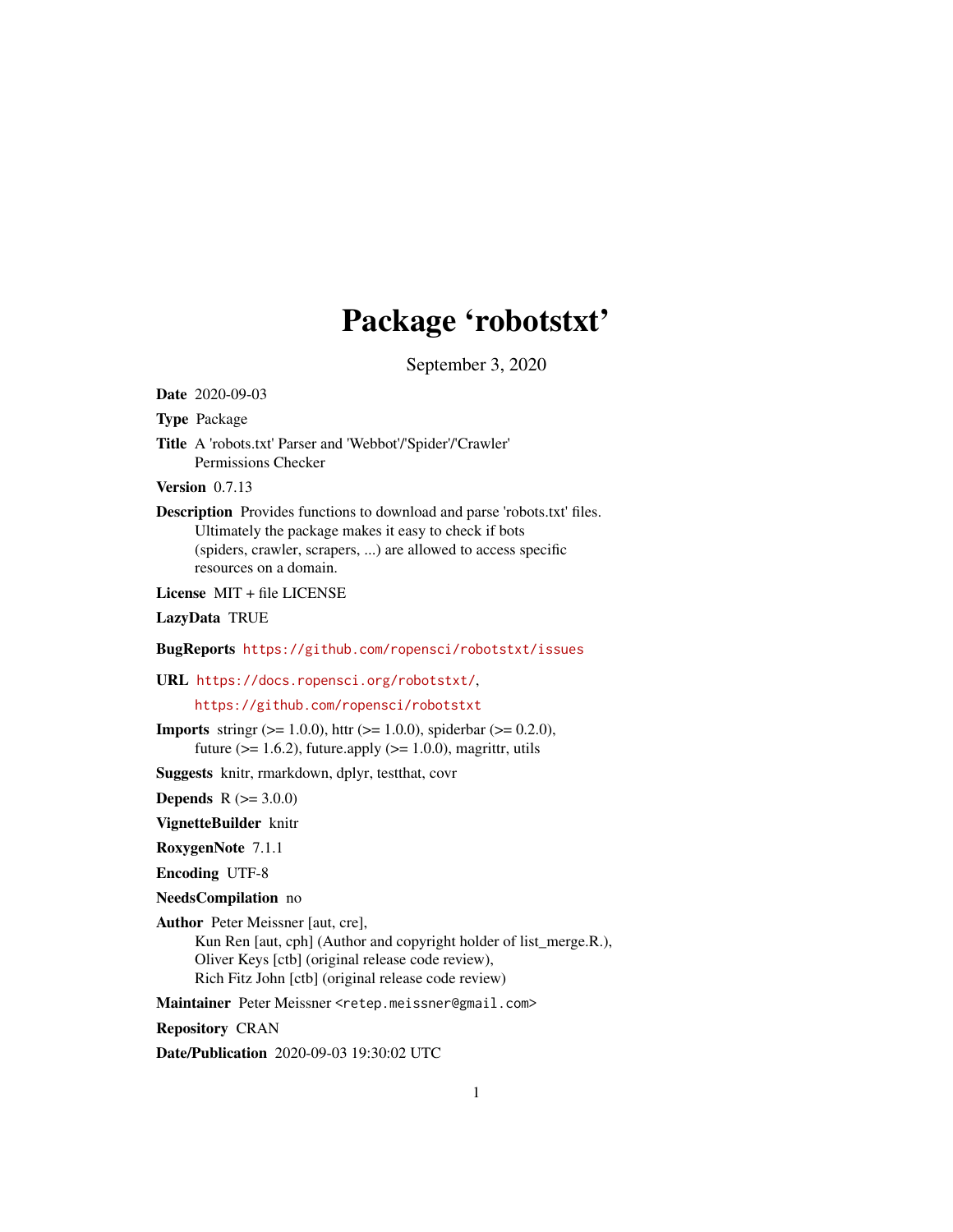## <span id="page-1-0"></span>R topics documented:

| Index |                                                                                                                     | 20             |
|-------|---------------------------------------------------------------------------------------------------------------------|----------------|
|       |                                                                                                                     |                |
|       |                                                                                                                     |                |
|       |                                                                                                                     |                |
|       |                                                                                                                     |                |
|       |                                                                                                                     |                |
|       |                                                                                                                     |                |
|       |                                                                                                                     |                |
|       |                                                                                                                     |                |
|       |                                                                                                                     |                |
|       |                                                                                                                     |                |
|       |                                                                                                                     |                |
|       |                                                                                                                     |                |
|       |                                                                                                                     | $\overline{9}$ |
|       |                                                                                                                     | 9              |
|       |                                                                                                                     |                |
|       | $is\_suspect\_robotstxt \ldots \ldots \ldots \ldots \ldots \ldots \ldots \ldots \ldots \ldots \ldots \ldots \ldots$ | - 8            |
|       |                                                                                                                     | $\overline{7}$ |
|       |                                                                                                                     | -7             |
|       |                                                                                                                     | -6             |
|       |                                                                                                                     | 6              |
|       |                                                                                                                     | $\overline{4}$ |
|       |                                                                                                                     |                |
|       |                                                                                                                     |                |
|       |                                                                                                                     |                |

as.list.robotstxt\_text

*Method as.list() for class robotstxt\_text*

#### Description

Method as.list() for class robotstxt\_text

#### Usage

```
## S3 method for class 'robotstxt_text'
as.list(x, ...)
```

|         | class robotstxt_text object to be transformed into list   |
|---------|-----------------------------------------------------------|
| $\cdot$ | further arguments (inherited from base: $:$ as $list()$ ) |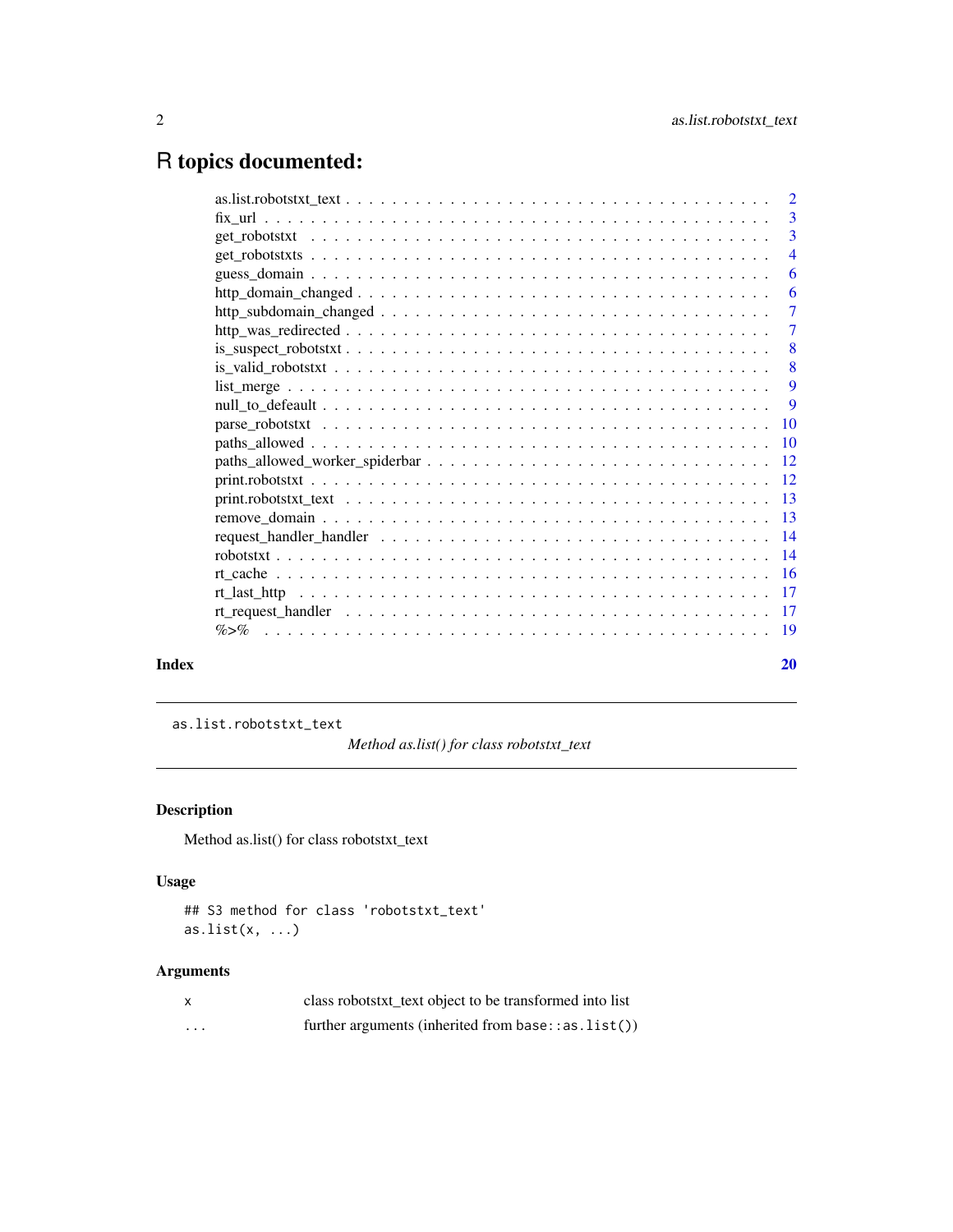<span id="page-2-0"></span>fix\_url *fix\_url* Description fix\_url Usage fix\_url(url) Arguments url a character string containing a single URL get\_robotstxt *downloading robots.txt file*

#### Description

downloading robots.txt file

```
get_robotstxt(
 domain,
 warn = getOption("robotstxt_warn", TRUE),
 force = FALSE,
 user_agent = utils::sessionInfo()$R.version$version.string,
  ssl\_verifypeer = c(1, 0),encoding = "UTF-8",
 verbose = FALSE,
  rt_request_handler = robotstxt::rt_request_handler,
 rt_robotstxt_http_getter = robotstxt::get_robotstxt_http_get,
 on_server_error = on_server_error_default,
 on_client_error = on_client_error_default,
  on_not_found = on_not_found_default,
 on_redirect = on_redirect_default,
 on_domain_change = on_domain_change_default,
 on_file_type_mismatch = on_file_type_mismatch_default,
 on_suspect_content = on_suspect_content_default
)
```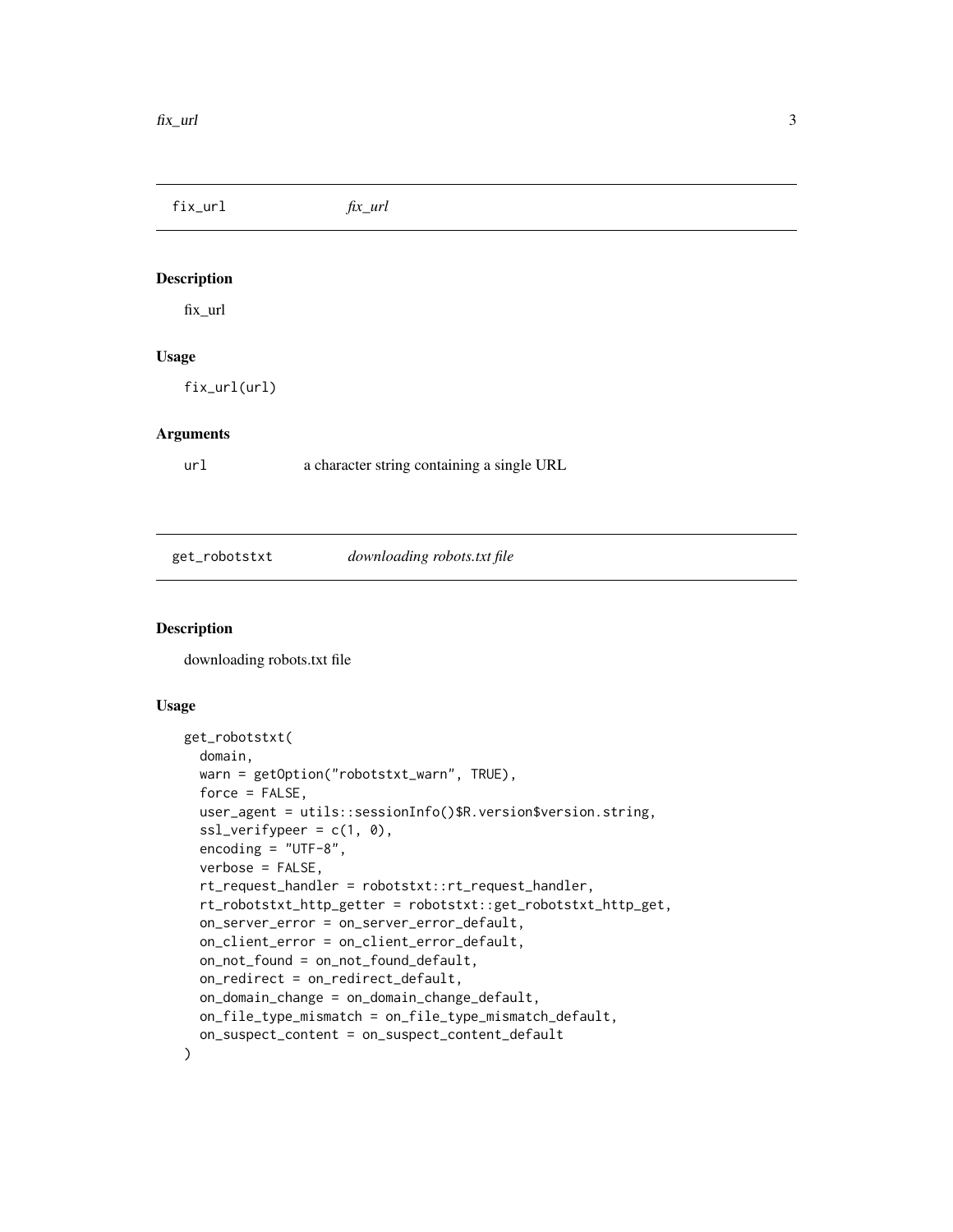#### <span id="page-3-0"></span>Arguments

| domain                   | domain from which to download robots.txt file                                                                                                      |  |
|--------------------------|----------------------------------------------------------------------------------------------------------------------------------------------------|--|
| warn                     | warn about being unable to download domain/robots.txt because of                                                                                   |  |
| force                    | if TRUE instead of using possible cached results the function will re-download<br>the robotstxt file HTTP response status 404. If this happens,    |  |
| user_agent               | HTTP user-agent string to be used to retrieve robots.txt file from domain                                                                          |  |
| ssl_verifypeer           | analog to CURL option https://curl.haxx.se/libcurl/c/CURLOPT_SSL_<br>VERIFYPEER.html - and might help with robots.txt file retrieval in some cases |  |
| encoding                 | Encoding of the robots.txt file.                                                                                                                   |  |
| verbose                  | make function print out more information                                                                                                           |  |
| rt_request_handler       |                                                                                                                                                    |  |
|                          | handler function that handles request according to the event handlers specified                                                                    |  |
| rt_robotstxt_http_getter |                                                                                                                                                    |  |
|                          | function that executes HTTP request                                                                                                                |  |
| on_server_error          |                                                                                                                                                    |  |
|                          | request state handler for any 5xx status                                                                                                           |  |
| on_client_error          |                                                                                                                                                    |  |
|                          | request state handler for any 4xx HTTP status that is not 404                                                                                      |  |
| on_not_found             | request state handler for HTTP status 404                                                                                                          |  |
| on redirect              | request state handler for any 3xx HTTP status                                                                                                      |  |
| on_domain_change         |                                                                                                                                                    |  |
|                          | request state handler for any 3xx HTTP status where domain did change as well                                                                      |  |
| on_file_type_mismatch    |                                                                                                                                                    |  |
|                          | request state handler for content type other than 'text/plain'                                                                                     |  |
| on_suspect_content       |                                                                                                                                                    |  |
|                          | request state handler for content that seems to be something else than a robots.txt<br>file (usually a JSON, XML or HTML)                          |  |

get\_robotstxts *function to get multiple robotstxt files*

#### Description

function to get multiple robotstxt files

```
get_robotstxts(
 domain,
 warn = TRUE,
 force = FALSE,
 user_agent = utils::sessionInfo()$R.version$version.string,
 ssl\_verifypeer = c(1, 0),
```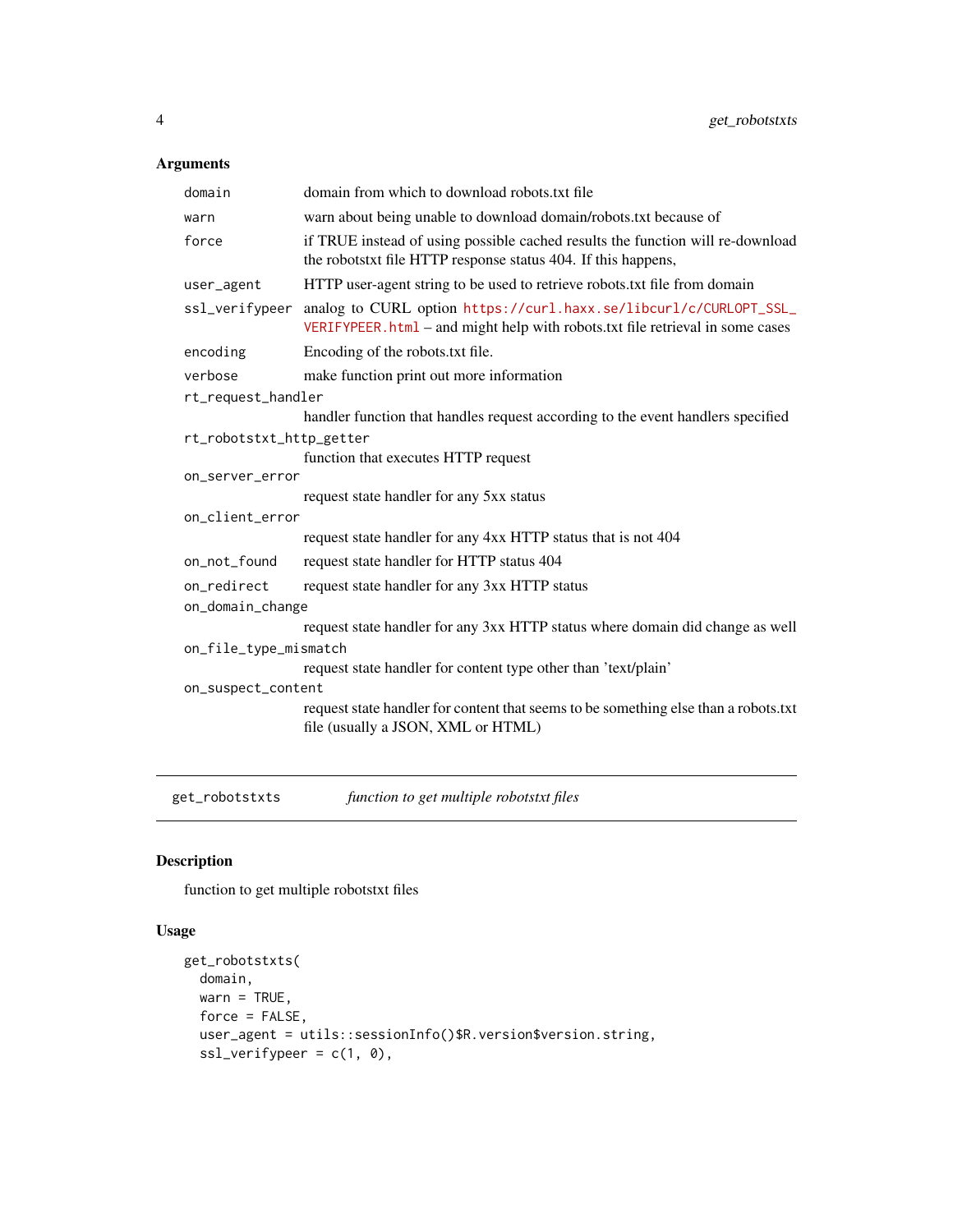### get\_robotstxts 5

```
use_futures = FALSE,
 verbose = FALSE,
 rt_request_handler = robotstxt::rt_request_handler,
 rt_robotstxt_http_getter = robotstxt::get_robotstxt_http_get,
 on_server_error = on_server_error_default,
 on_client_error = on_client_error_default,
 on_not_found = on_not_found_default,
 on_redirect = on_redirect_default,
 on_domain_change = on_domain_change_default,
 on_file_type_mismatch = on_file_type_mismatch_default,
 on_suspect_content = on_suspect_content_default
)
```

| domain                   | domain from which to download robots.txt file                                                                                                                                                                                                               |
|--------------------------|-------------------------------------------------------------------------------------------------------------------------------------------------------------------------------------------------------------------------------------------------------------|
| warn                     | warn about being unable to download domain/robots.txt because of                                                                                                                                                                                            |
| force                    | if TRUE instead of using possible cached results the function will re-download<br>the robotstxt file HTTP response status 404. If this happens,                                                                                                             |
| user_agent               | HTTP user-agent string to be used to retrieve robots.txt file from domain                                                                                                                                                                                   |
| ssl_verifypeer           | analog to CURL option https://curl.haxx.se/libcurl/c/CURLOPT_SSL_<br>VERIFYPEER.html – and might help with robots.txt file retrieval in some cases                                                                                                          |
| use_futures              | Should future::future_lapply be used for possible parallel/async retrieval or not.<br>Note: check out help pages and vignettes of package future on how to set up<br>plans for future execution because the robotstxt package does not do it on its<br>own. |
| verbose                  | make function print out more information                                                                                                                                                                                                                    |
| rt_request_handler       |                                                                                                                                                                                                                                                             |
|                          | handler function that handles request according to the event handlers specified                                                                                                                                                                             |
| rt_robotstxt_http_getter |                                                                                                                                                                                                                                                             |
|                          | function that executes HTTP request                                                                                                                                                                                                                         |
| on_server_error          |                                                                                                                                                                                                                                                             |
|                          | request state handler for any 5xx status                                                                                                                                                                                                                    |
| on_client_error          | request state handler for any 4xx HTTP status that is not 404                                                                                                                                                                                               |
|                          |                                                                                                                                                                                                                                                             |
| on_not_found             | request state handler for HTTP status 404                                                                                                                                                                                                                   |
| on_redirect              | request state handler for any 3xx HTTP status                                                                                                                                                                                                               |
| on_domain_change         |                                                                                                                                                                                                                                                             |
|                          | request state handler for any 3xx HTTP status where domain did change as well                                                                                                                                                                               |
| on_file_type_mismatch    |                                                                                                                                                                                                                                                             |
|                          | request state handler for content type other than 'text/plain'                                                                                                                                                                                              |
| on_suspect_content       |                                                                                                                                                                                                                                                             |
|                          | request state handler for content that seems to be something else than a robots.txt<br>file (usually a JSON, XML or HTML)                                                                                                                                   |
|                          |                                                                                                                                                                                                                                                             |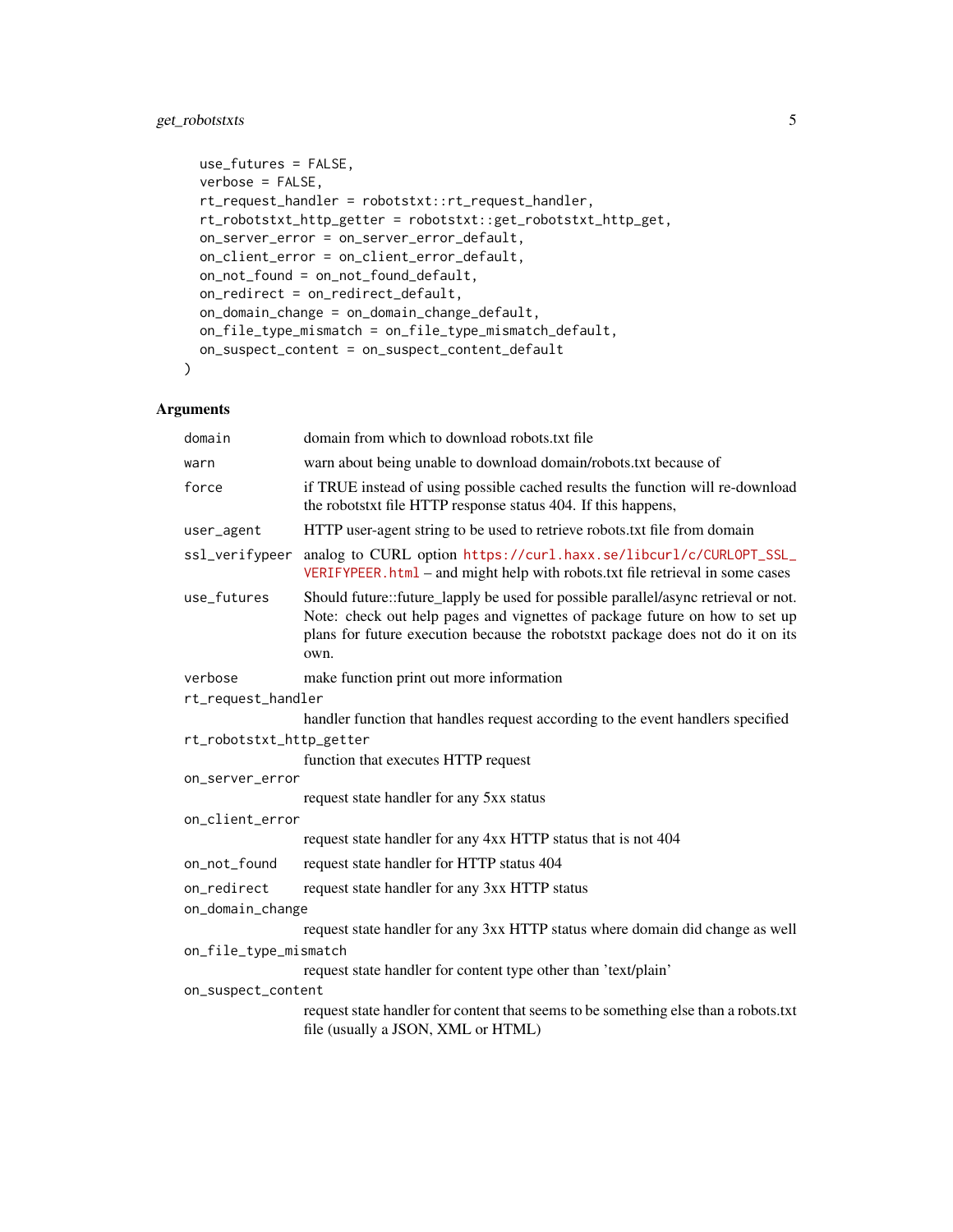<span id="page-5-0"></span>

#### Description

function guessing domain from path

#### Usage

guess\_domain(x)

#### Arguments

x path aka URL from which to infer domain

http\_domain\_changed *http\_domain\_changed*

#### Description

http\_domain\_changed

#### Usage

http\_domain\_changed(response)

#### Arguments

response an httr response object, e.g. from a call to httr::GET()

#### Value

logical of length 1 indicating whether or not any domain change happened during the HTTP request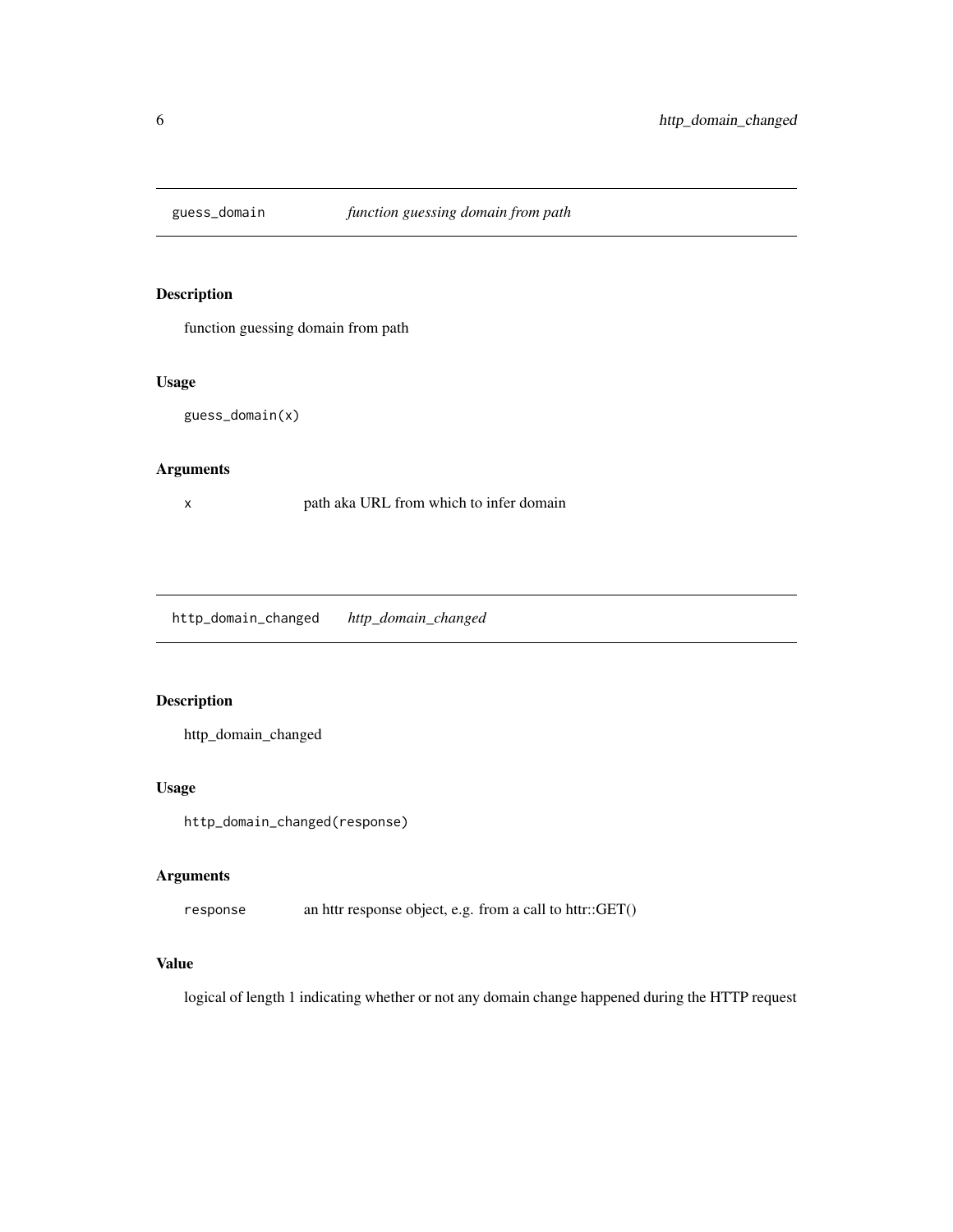<span id="page-6-0"></span>http\_subdomain\_changed

*http\_subdomain\_changed*

#### Description

http\_subdomain\_changed

#### Usage

http\_subdomain\_changed(response)

#### Arguments

response an httr response object, e.g. from a call to httr::GET()

#### Value

logical of length 1 indicating whether or not any domain change happened during the HTTP request

http\_was\_redirected *http\_was\_redirected*

#### Description

```
http_was_redirected
```
#### Usage

http\_was\_redirected(response)

#### Arguments

response an httr response object, e.g. from a call to httr::GET()

#### Value

logical of length 1 indicating whether or not any redirect happened during the HTTP request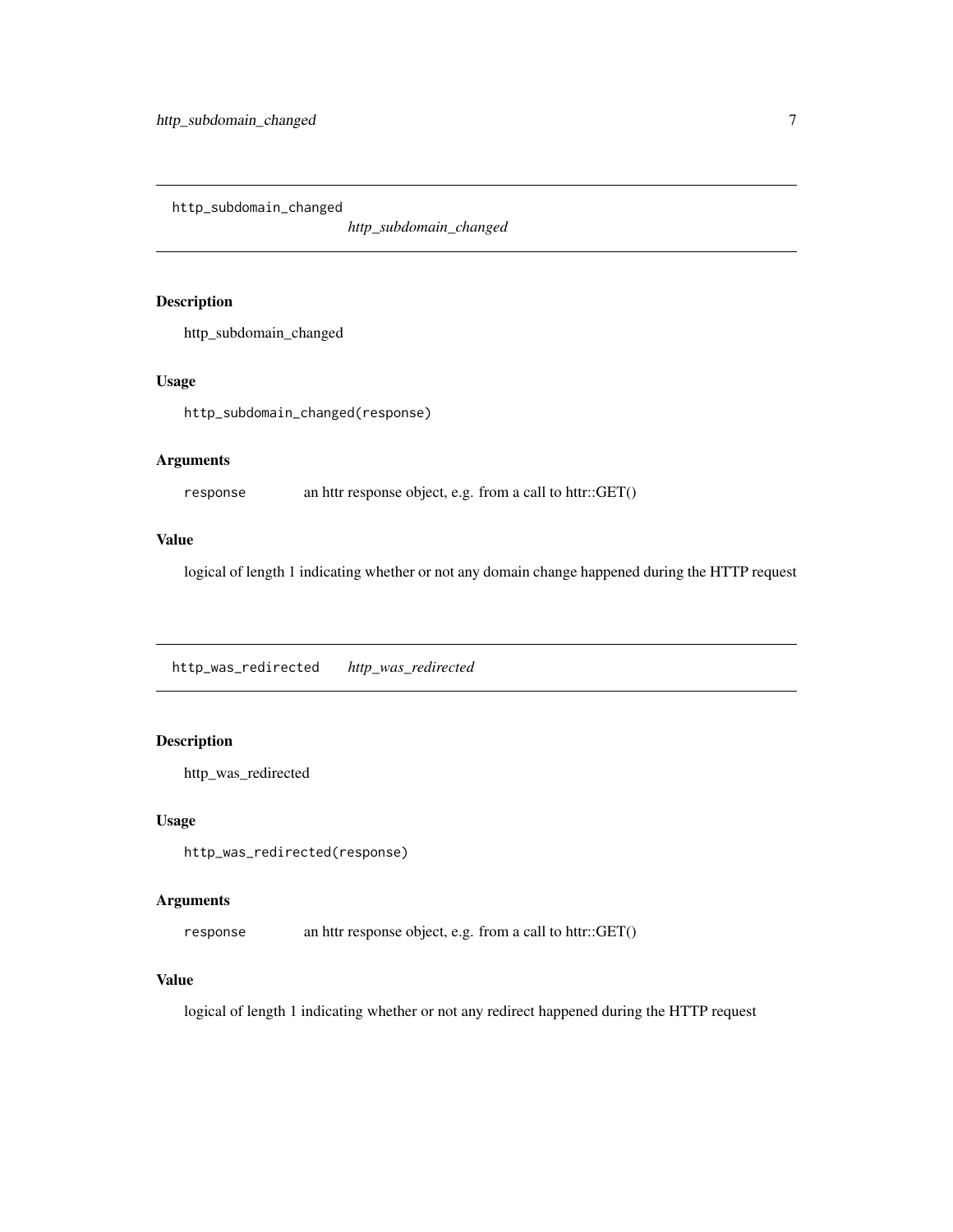<span id="page-7-0"></span>is\_suspect\_robotstxt *is\_suspect\_robotstxt*

#### Description

function that checks if file is valid / parsable robots.txt file

#### Usage

```
is_suspect_robotstxt(text)
```
#### Arguments

text content of a robots.txt file provides as character vector

is\_valid\_robotstxt *function that checks if file is valid / parsable robots.txt file*

#### Description

function that checks if file is valid / parsable robots.txt file

#### Usage

```
is_valid_robotstxt(text, check_strickt_ascii = FALSE)
```
#### Arguments

text content of a robots.txt file provides as character vector

check\_strickt\_ascii

whether or not to check if content does adhere to the specification of RFC to use plain text aka ASCII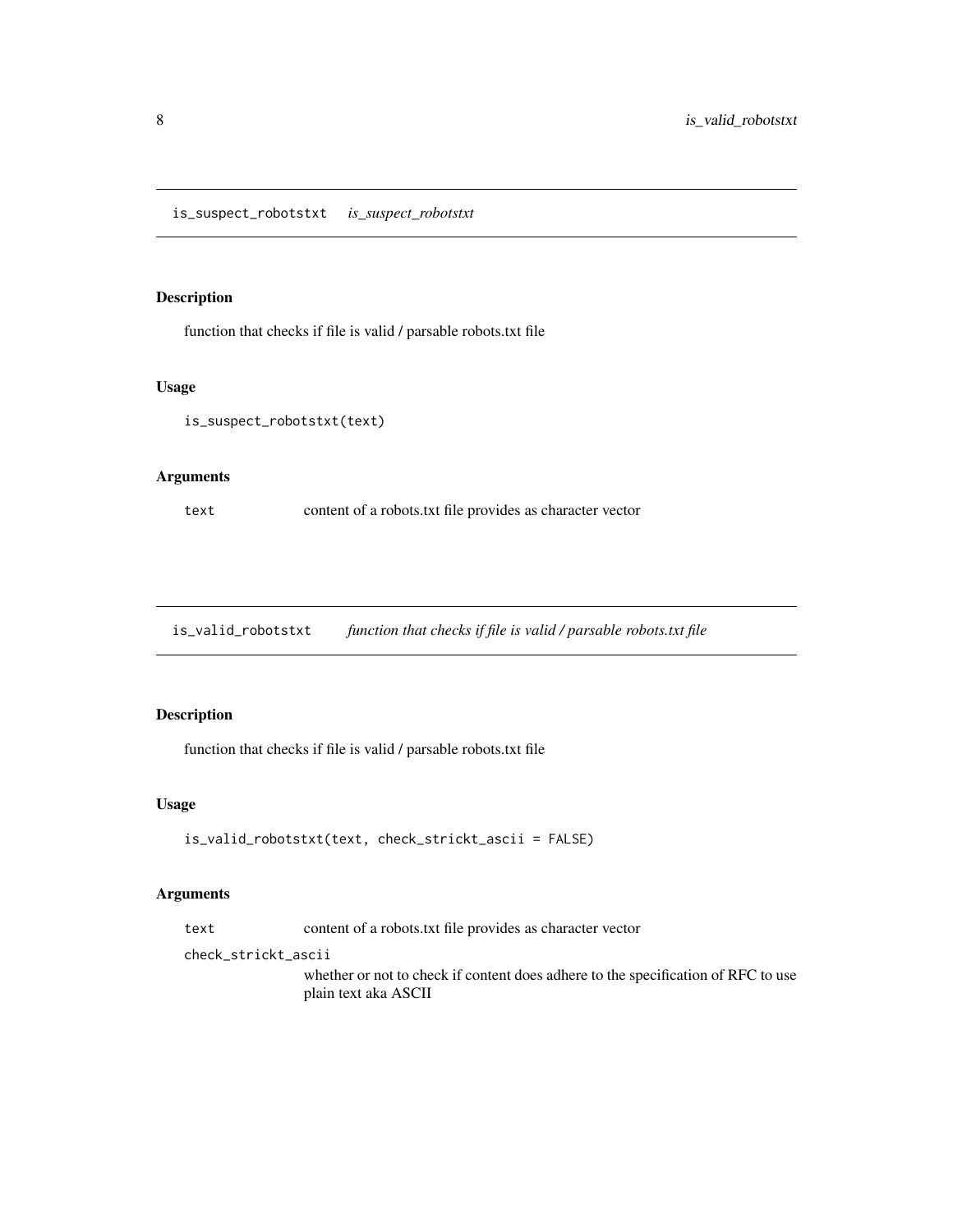<span id="page-8-0"></span>

#### Description

Merge a number of named lists in sequential order

#### Usage

list\_merge(...)

#### Arguments

... named lists

#### Details

List merging is usually useful in the merging of program settings or configuraion with multiple versions across time, or multiple administrative levels. For example, a program settings may have an initial version in which most keys are defined and specified. In later versions, partial modifications are recorded. In this case, list merging can be useful to merge all versions of settings in release order of these versions. The result is an fully updated settings with all later modifications applied.

#### Author(s)

Kun Ren <mail@renkun.me>

The function merges a number of lists in sequential order by modifyList, that is, the later list always modifies the former list and form a merged list, and the resulted list is again being merged with the next list. The process is repeated until all lists in ... or list are exausted.

null\_to\_defeault *null\_to\_defeault*

#### Description

null\_to\_defeault

#### Usage

null\_to\_defeault(x, d)

| value to check and return         |
|-----------------------------------|
| value to return in case x is NULL |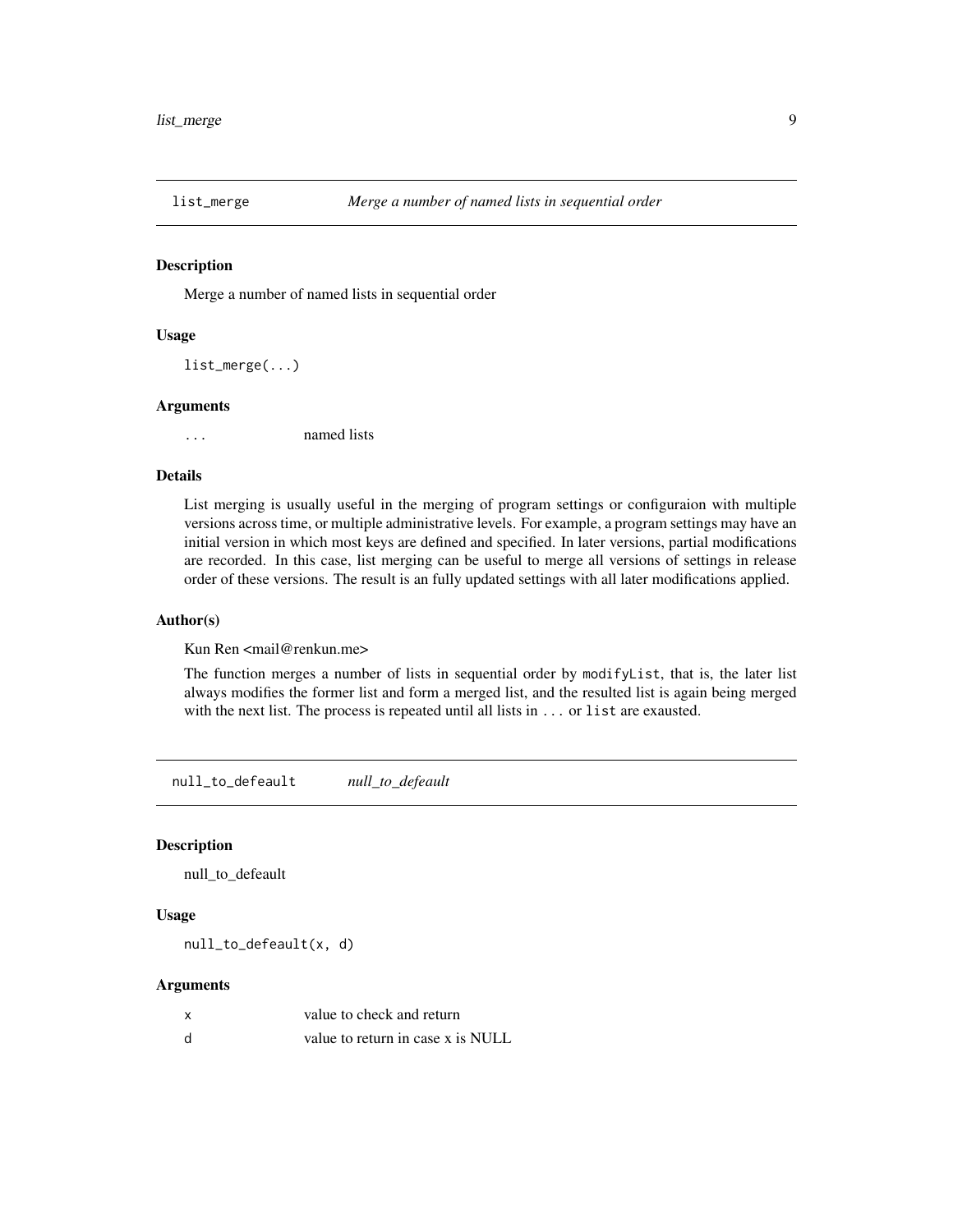<span id="page-9-0"></span>parse\_robotstxt *function parsing robots.txt*

#### Description

function parsing robots.txt

#### Usage

parse\_robotstxt(txt)

#### Arguments

txt content of the robots.txt file

#### Value

a named list with useragents, comments, permissions, sitemap

paths\_allowed *check if a bot has permissions to access page(s)*

#### Description

check if a bot has permissions to access page(s)

```
paths_allowed(
 paths = \frac{n}{n},
  domain = "auto",
 bot = "*",
 user_agent = utils::sessionInfo()$R.version$version.string,
  check_method = c("spiderbar"),warn = getOption("robotstxt_warn", TRUE),
  force = FALSE,ssl\_verifypeer = c(1, 0),use_futures = TRUE,
  robotstxt_list = NULL,
  verbose = FALSE,
  rt_request_handler = robotstxt::rt_request_handler,
  rt_robotstxt_http_getter = robotstxt::get_robotstxt_http_get,
  on_server_error = on_server_error_default,
  on_client_error = on_client_error_default,
  on_not_found = on_not_found_default,
 on_redirect = on_redirect_default,
```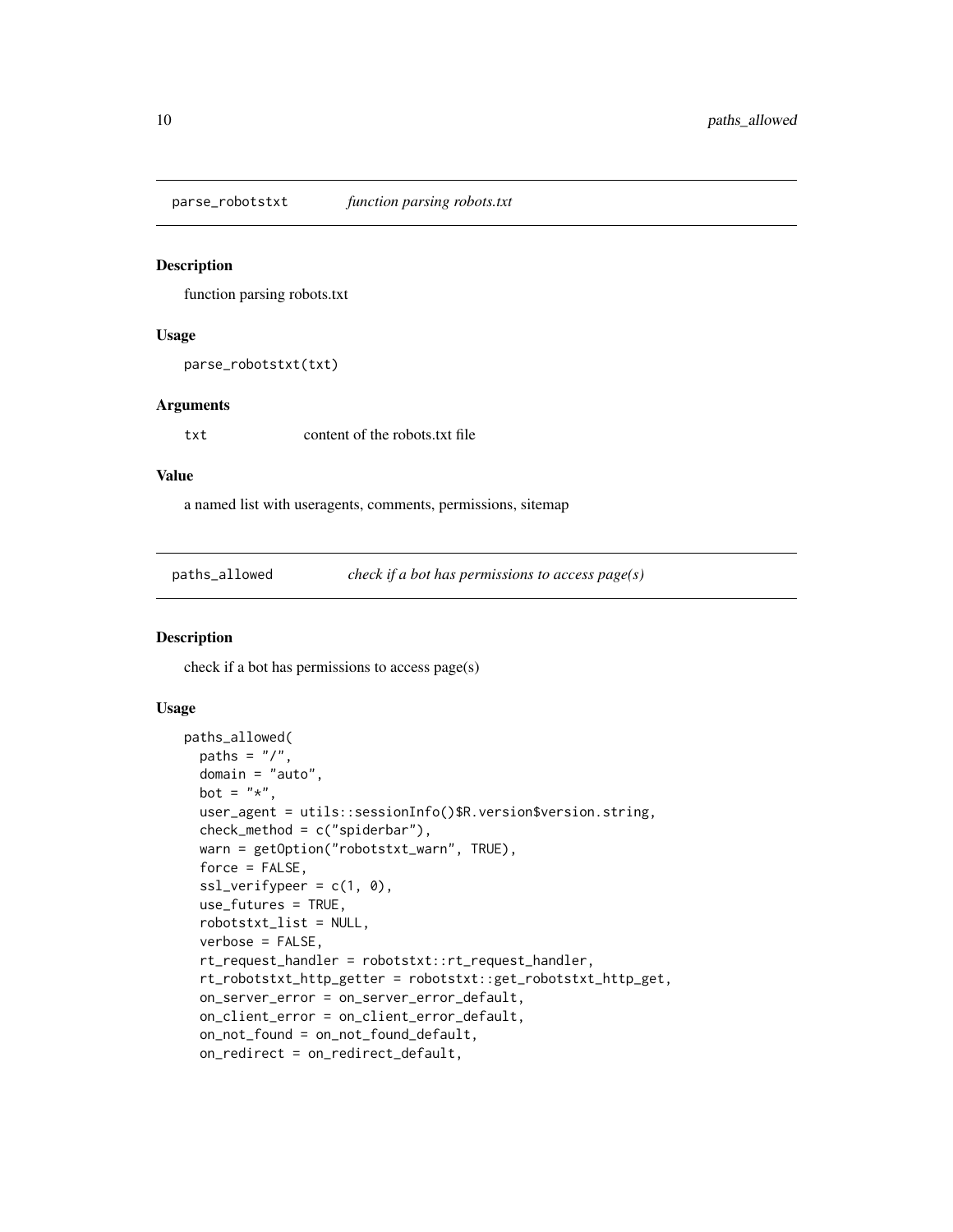```
on_domain_change = on_domain_change_default,
 on_file_type_mismatch = on_file_type_mismatch_default,
 on_suspect_content = on_suspect_content_default
\mathcal{L}
```

| paths                    | paths for which to check bot's permission, defaults to "/". Please, note that path<br>to a folder should end with a trailing slash ("/").                                                                                                                                                            |  |
|--------------------------|------------------------------------------------------------------------------------------------------------------------------------------------------------------------------------------------------------------------------------------------------------------------------------------------------|--|
| domain                   | Domain for which paths should be checked. Defaults to "auto". If set to "auto"<br>function will try to guess the domain by parsing the paths argument. Note how-<br>ever, that these are educated guesses which might utterly fail. To be on the safe<br>side, provide appropriate domains manually. |  |
| bot                      | name of the bot, defaults to "*"                                                                                                                                                                                                                                                                     |  |
| user_agent               | HTTP user-agent string to be used to retrieve robots.txt file from domain                                                                                                                                                                                                                            |  |
| check_method             | at the moment only kept for backward compatibility reasons - do not use param-<br>eter anymore -> will let the function simply use the default                                                                                                                                                       |  |
| warn                     | suppress warnings                                                                                                                                                                                                                                                                                    |  |
| force                    | if TRUE instead of using possible cached results the function will re-download<br>the robotstxt file HTTP response status 404. If this happens,                                                                                                                                                      |  |
| ssl_verifypeer           | analog to CURL option https://curl.haxx.se/libcurl/c/CURLOPT_SSL_<br>VERIFYPEER.html – and might help with robots.txt file retrieval in some cases                                                                                                                                                   |  |
| use_futures              | Should future::future_lapply be used for possible parallel/async retrieval or not.<br>Note: check out help pages and vignettes of package future on how to set up<br>plans for future execution because the robotstxt package does not do it on its<br>own.                                          |  |
|                          | robotstxt_list either NULL – the default – or a list of character vectors with one vector per<br>path to check                                                                                                                                                                                       |  |
| verbose                  | make function print out more information                                                                                                                                                                                                                                                             |  |
| rt_request_handler       |                                                                                                                                                                                                                                                                                                      |  |
|                          | handler function that handles request according to the event handlers specified                                                                                                                                                                                                                      |  |
| rt_robotstxt_http_getter |                                                                                                                                                                                                                                                                                                      |  |
|                          | function that executes HTTP request                                                                                                                                                                                                                                                                  |  |
| on_server_error          | request state handler for any 5xx status                                                                                                                                                                                                                                                             |  |
| on_client_error          |                                                                                                                                                                                                                                                                                                      |  |
|                          | request state handler for any 4xx HTTP status that is not 404                                                                                                                                                                                                                                        |  |
| on_not_found             | request state handler for HTTP status 404                                                                                                                                                                                                                                                            |  |
| on_redirect              | request state handler for any 3xx HTTP status                                                                                                                                                                                                                                                        |  |
| on_domain_change         |                                                                                                                                                                                                                                                                                                      |  |
|                          | request state handler for any 3xx HTTP status where domain did change as well                                                                                                                                                                                                                        |  |
| on_file_type_mismatch    |                                                                                                                                                                                                                                                                                                      |  |
|                          | request state handler for content type other than 'text/plain'                                                                                                                                                                                                                                       |  |
| on_suspect_content       |                                                                                                                                                                                                                                                                                                      |  |
|                          | request state handler for content that seems to be something else than a robots.txt<br>file (usually a JSON, XML or HTML)                                                                                                                                                                            |  |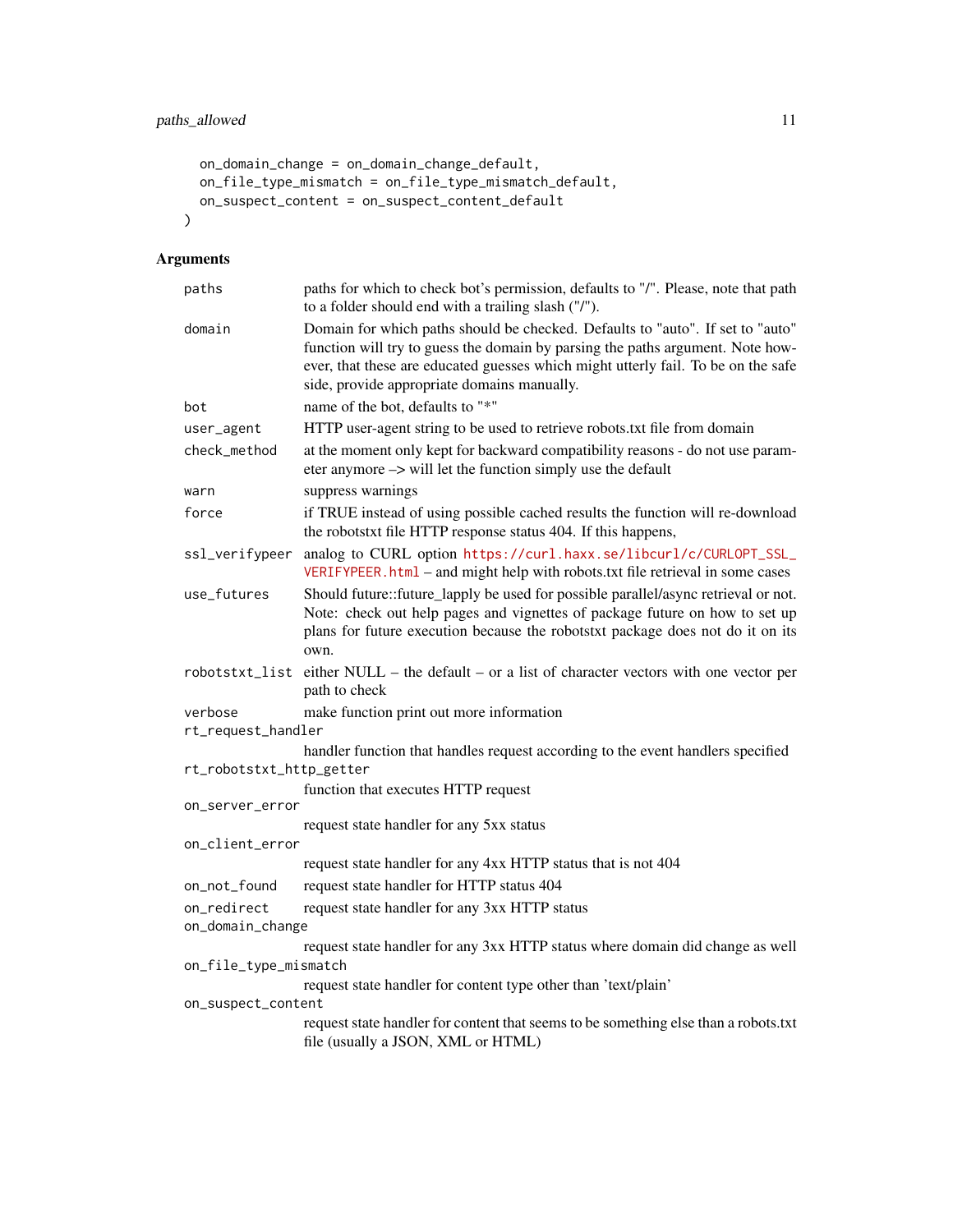<span id="page-11-0"></span>paths\_allowed\_worker\_spiderbar

*paths\_allowed\_worker spiderbar flavor*

#### Description

paths\_allowed\_worker spiderbar flavor

#### Usage

```
paths_allowed_worker_spiderbar(domain, bot, paths, robotstxt_list)
```
#### Arguments

| domain | Domain for which paths should be checked. Defaults to "auto". If set to "auto"<br>function will try to guess the domain by parsing the paths argument. Note how-<br>ever, that these are educated guesses which might utterly fail. To be on the safe<br>side, provide appropriate domains manually. |
|--------|------------------------------------------------------------------------------------------------------------------------------------------------------------------------------------------------------------------------------------------------------------------------------------------------------|
| bot    | name of the bot, defaults to "*"                                                                                                                                                                                                                                                                     |
| paths  | paths for which to check bot's permission, defaults to "/". Please, note that path<br>to a folder should end with a trailing slash ("/").                                                                                                                                                            |
|        | $robotstxt_l$ ist either NULL – the default – or a list of character vectors with one vector per<br>path to check                                                                                                                                                                                    |

print.robotstxt *printing robotstxt*

#### Description

printing robotstxt

#### Usage

```
## S3 method for class 'robotstxt'
print(x, \ldots)
```
#### Arguments

| robotstxt instance to be printed |  |
|----------------------------------|--|
|                                  |  |

... goes down the sink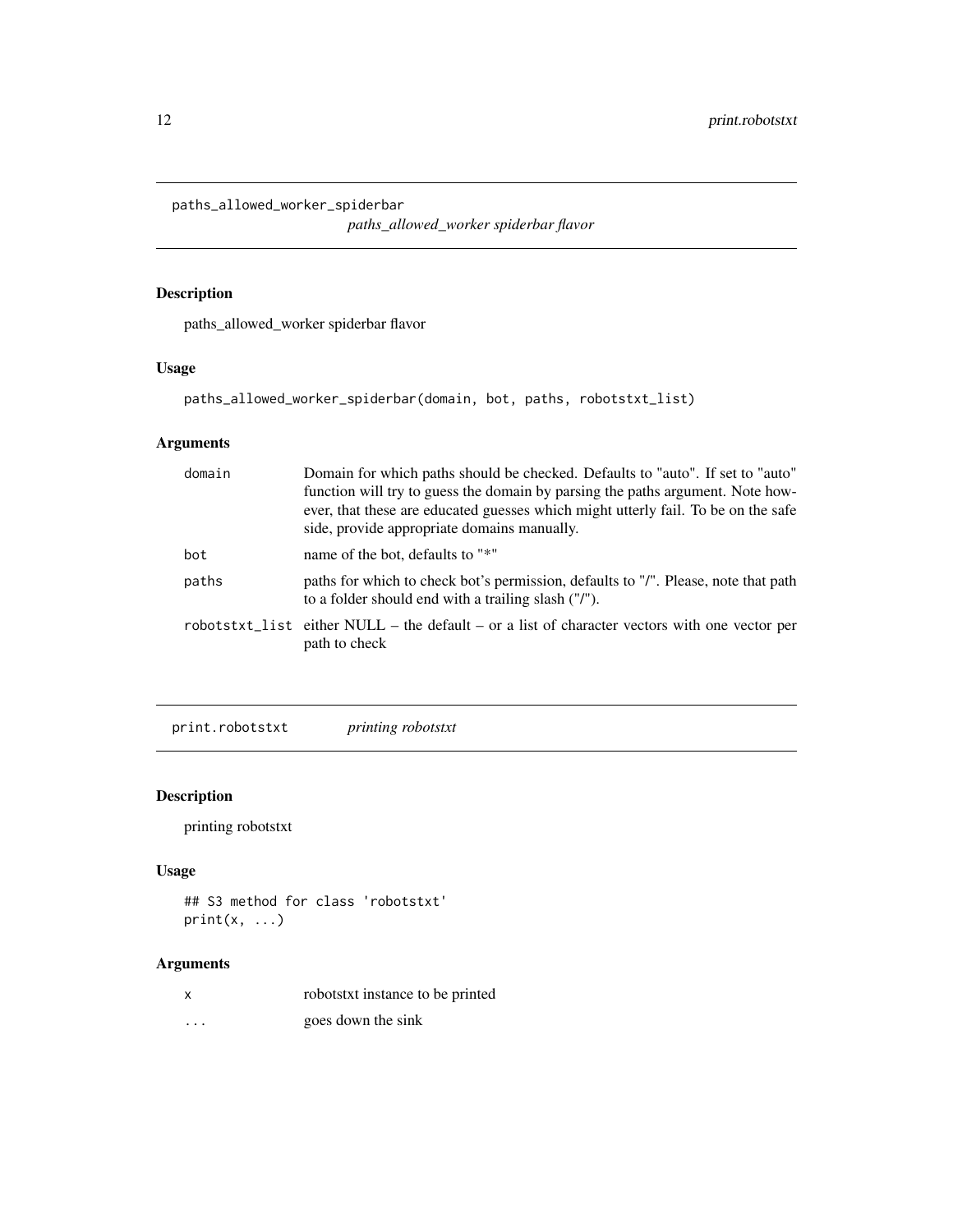<span id="page-12-0"></span>print.robotstxt\_text *printing robotstxt\_text*

#### Description

printing robotstxt\_text

#### Usage

```
## S3 method for class 'robotstxt_text'
print(x, \ldots)
```
### Arguments

| x        | character vector aka robotstxt stext to be printed |
|----------|----------------------------------------------------|
| $\cdots$ | goes down the sink                                 |

| remove_domain | function to remove domain from path |  |
|---------------|-------------------------------------|--|
|               |                                     |  |

#### Description

function to remove domain from path

#### Usage

```
remove_domain(x)
```
#### Arguments

x path aka URL from which to first infer domain and then remove it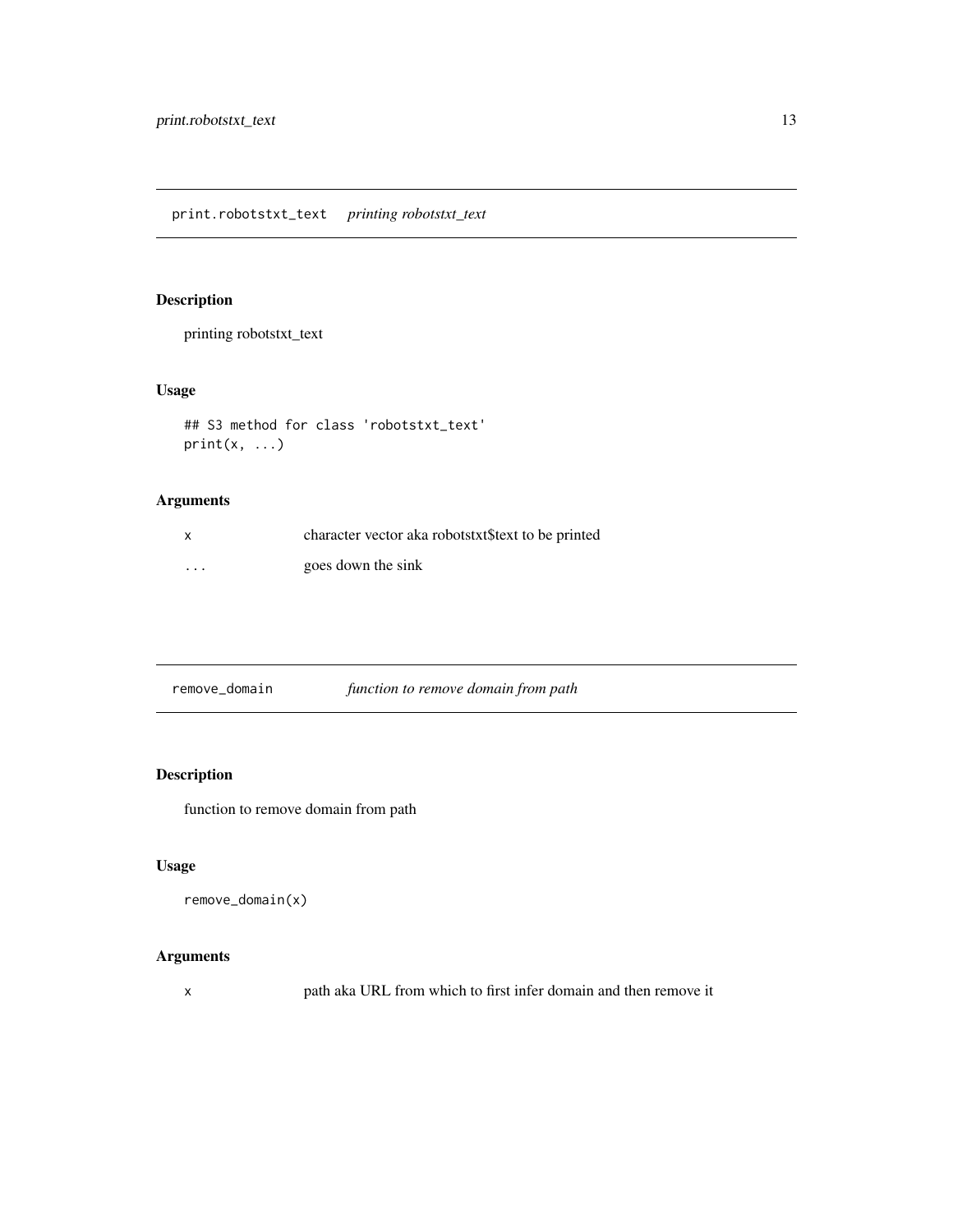<span id="page-13-0"></span>request\_handler\_handler

*request\_handler\_handler*

#### Description

Helper function to handle robotstxt handlers.

#### Usage

request\_handler\_handler(request, handler, res, info = TRUE, warn = TRUE)

#### Arguments

| request | the request object returned by call to httr:: $GET()$                                                                     |
|---------|---------------------------------------------------------------------------------------------------------------------------|
| handler | the handler either a character string entailing various options or a function pro-<br>ducing a specific list, see return. |
| res     | a list a list with elements '[handler names], ', 'rtxt', and 'cache'                                                      |
| info    | info to add to problems list                                                                                              |
| warn    | if FALSE warnings and messages are suppressed                                                                             |

#### Value

a list with elements '[handler name]', 'rtxt', and 'cache'

robotstxt *Generate a representations of a robots.txt file*

#### Description

The function generates a list that entails data resulting from parsing a robots.txt file as well as a function called check that enables to ask the representation if bot (or particular bots) are allowed to access a resource on the domain.

```
robotstxt(
 domain = NULL,
  text = NULL,user_agent = NULL,
 warn = getOption("robotstxt_warn", TRUE),
 force = FALSE,
  ssl\_verifypeer = c(1, 0),encoding = "UTF-8",
```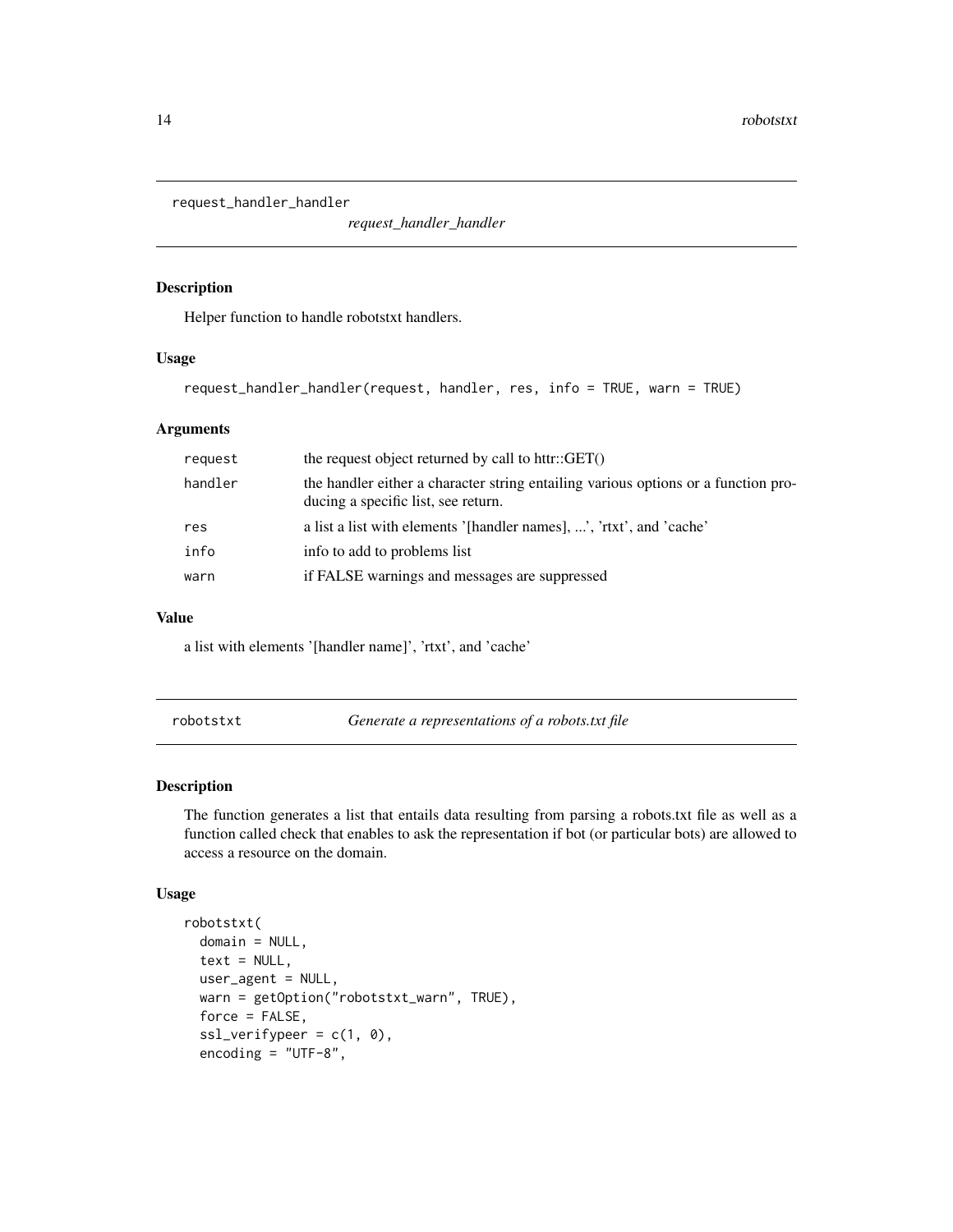#### robotstxt 15

```
verbose = FALSE,
 on_server_error = on_server_error_default,
 on_client_error = on_client_error_default,
 on_not_found = on_not_found_default,
 on_redirect = on_redirect_default,
 on_domain_change = on_domain_change_default,
 on_file_type_mismatch = on_file_type_mismatch_default,
 on_suspect_content = on_suspect_content_default
)
```
#### Arguments

| domain                | Domain for which to generate a representation. If text equals to NULL, the<br>function will download the file from server - the default.                          |  |
|-----------------------|-------------------------------------------------------------------------------------------------------------------------------------------------------------------|--|
| text                  | If automatic download of the robots.txt is not preferred, the text can be supplied<br>directly.                                                                   |  |
| user_agent            | HTTP user-agent string to be used to retrieve robots.txt file from domain                                                                                         |  |
| warn                  | warn about being unable to download domain/robots.txt because of                                                                                                  |  |
| force                 | if TRUE instead of using possible cached results the function will re-download<br>the robotstxt file HTTP response status 404. If this happens,                   |  |
|                       | ssl_verifypeer analog to CURL option https://curl.haxx.se/libcurl/c/CURLOPT_SSL_<br>VERIFYPEER.html – and might help with robots.txt file retrieval in some cases |  |
| encoding              | Encoding of the robots.txt file.                                                                                                                                  |  |
| verbose               | make function print out more information                                                                                                                          |  |
| on_server_error       |                                                                                                                                                                   |  |
|                       | request state handler for any 5xx status                                                                                                                          |  |
| on_client_error       |                                                                                                                                                                   |  |
|                       | request state handler for any 4xx HTTP status that is not 404                                                                                                     |  |
| on_not_found          | request state handler for HTTP status 404                                                                                                                         |  |
| on_redirect           | request state handler for any 3xx HTTP status                                                                                                                     |  |
| on_domain_change      |                                                                                                                                                                   |  |
|                       | request state handler for any 3xx HTTP status where domain did change as well                                                                                     |  |
| on_file_type_mismatch |                                                                                                                                                                   |  |
|                       | request state handler for content type other than 'text/plain'                                                                                                    |  |
| on_suspect_content    |                                                                                                                                                                   |  |
|                       | request state handler for content that seems to be something else than a robots.txt<br>file (usually a JSON, XML or HTML)                                         |  |

#### Value

Object (list) of class robotstxt with parsed data from a robots.txt (domain, text, bots, permissions, host, sitemap, other) and one function to (check()) to check resource permissions.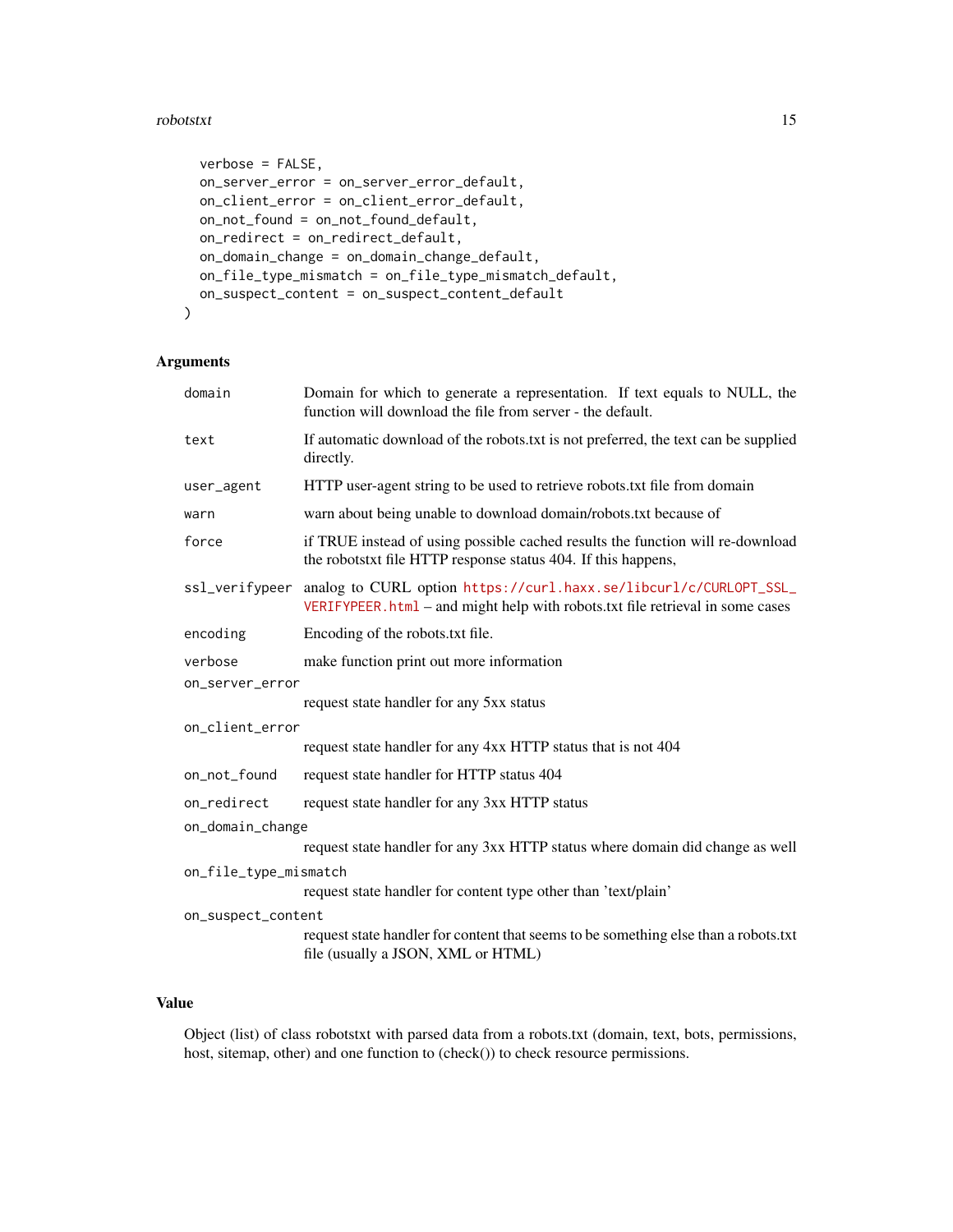#### <span id="page-15-0"></span>Fields

- domain character vector holding domain name for which the robots.txt file is valid; will be set to NA if not supplied on initialization
- text character vector of text of robots.txt file; either supplied on initialization or automatically downloaded from domain supplied on initialization
- bots character vector of bot names mentioned in robots.txt
- permissions data.frame of bot permissions found in robots.txt file
- host data.frame of host fields found in robots.txt file
- sitemap data.frame of sitemap fields found in robots.txt file
- other data.frame of other none of the above fields found in robots.txt file
- check() Method to check for bot permissions. Defaults to the domains root and no bot in particular. check() has two arguments: paths and bot. The first is for supplying the paths for which to check permissions and the latter to put in the name of the bot. Please, note that path to a folder should end with a trailing slash ("/").

#### Examples

```
## Not run:
rt <- robotstxt(domain="google.com")
rt$bots
rt$permissions
rt$check( paths = c("/", "forbidden"), bot="*")
## End(Not run)
```
rt\_cache *get\_robotstxt() cache*

#### Description

get\_robotstxt() cache

#### Usage

rt\_cache

#### Format

An object of class environment of length 0.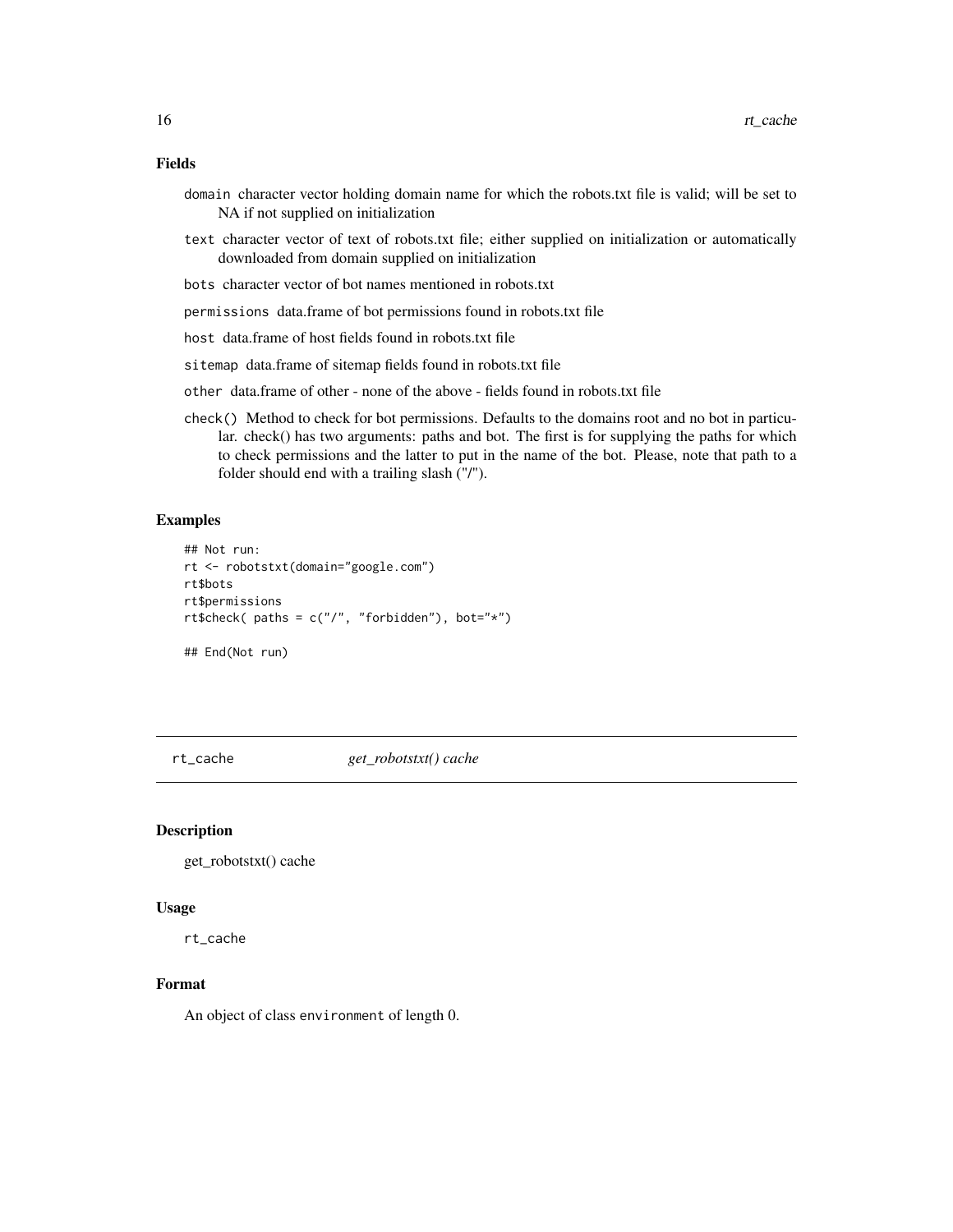<span id="page-16-0"></span>

#### Description

storage for http request response objects

get\_robotstxt() worker function to execute HTTP request

#### Usage

```
rt_last_http
get_robotstxt_http_get(
  domain,
 user_agent = utils::sessionInfo()$R.version$version.string,
  ssl_verifypeer = 1
\mathcal{L}
```
#### Arguments

| domain     | the domain to get tobots txt. file for                                                                                                                               |
|------------|----------------------------------------------------------------------------------------------------------------------------------------------------------------------|
| user_agent | the user agent to use for HTTP request header                                                                                                                        |
|            | ssl_verifypeer analog to CURL option https://curl.haxx.se/libcurl/c/CURLOPT_SSL_<br>VERIFYPEER. $html$ – and might help with robots.txt file retrieval in some cases |

#### Format

An object of class environment of length 1.

rt\_request\_handler *rt\_request\_handler*

#### Description

A helper function for get\_robotstxt() that will extract the robots.txt file from the HTTP request result object. furthermore it will inform get\_robotstxt() if the request should be cached and which problems occured.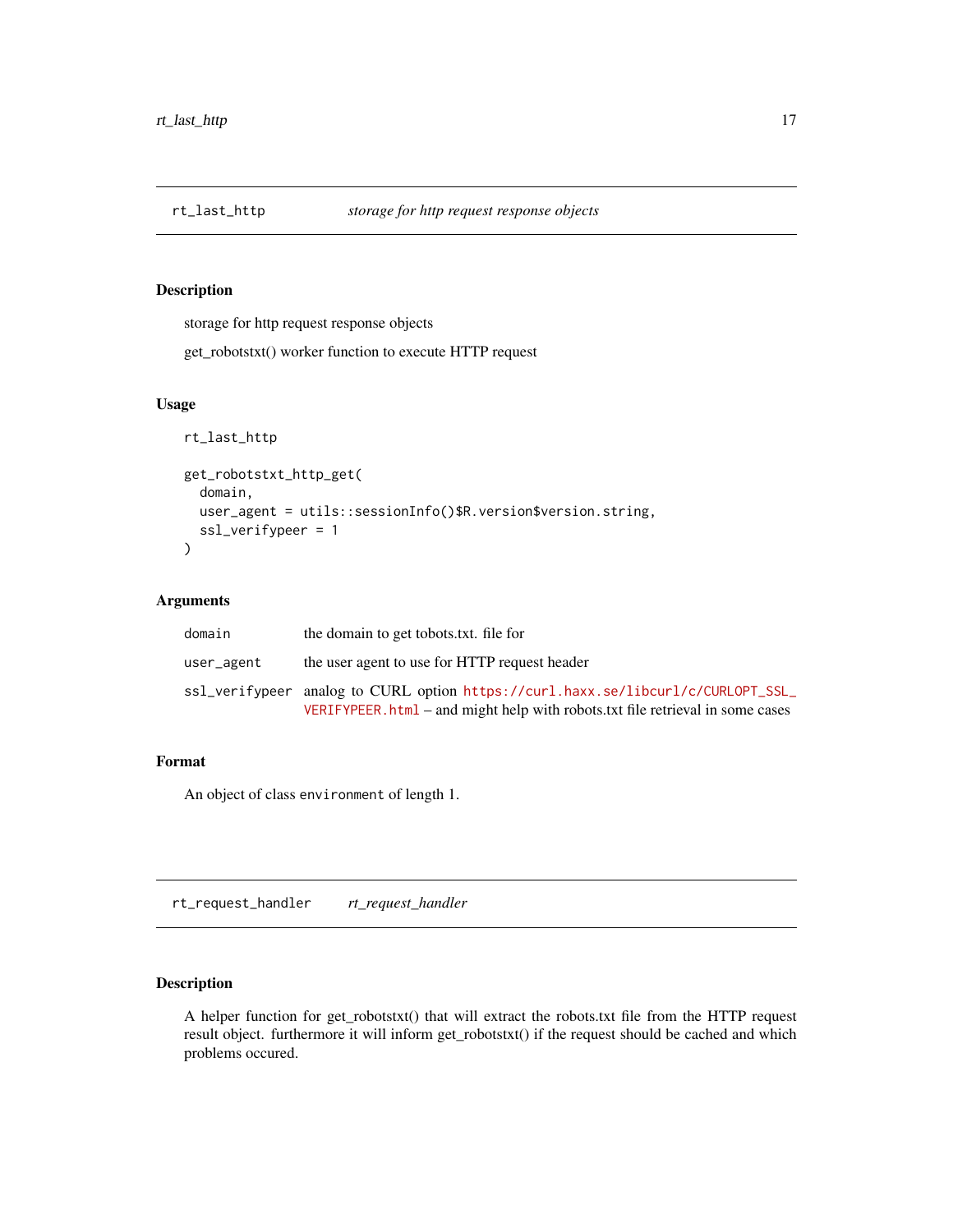```
rt_request_handler(
     request,
     on_server_error = on_server_error_default,
     on_client_error = on_client_error_default,
     on_not_found = on_not_found_default,
     on_redirect = on_redirect_default,
     on_domain_change = on_domain_change_default,
     on_sub_domain_change = on_sub_domain_change_default,
     on_file_type_mismatch = on_file_type_mismatch_default,
     on_suspect_content = on_suspect_content_default,
     warn = TRUE,
     encoding = "UTF-8"
   \mathcal{L}on_server_error_default
   on_client_error_default
   on_not_found_default
   on_redirect_default
   on_domain_change_default
   on_sub_domain_change_default
   on_file_type_mismatch_default
   on_suspect_content_default
Arguments
```

|                       | request      | result of an HTTP request $(e.g. \text{ http://GET())$                                              |
|-----------------------|--------------|-----------------------------------------------------------------------------------------------------|
| on_server_error       |              |                                                                                                     |
|                       |              | request state handler for any 5xx status                                                            |
| on_client_error       |              |                                                                                                     |
|                       |              | request state handler for any 4xx HTTP status that is not 404                                       |
|                       | on_not_found | request state handler for HTTP status 404                                                           |
|                       | on redirect  | request state handler for any 3xx HTTP status                                                       |
| on_domain_change      |              |                                                                                                     |
|                       |              | request state handler for any 3xx HTTP status where domain did change as well                       |
| on_sub_domain_change  |              |                                                                                                     |
|                       |              | request state handler for any 3xx HTTP status where domain did change but<br>only to www-sub_domain |
| on_file_type_mismatch |              |                                                                                                     |
|                       |              | request state handler for content type other than 'text/plain'                                      |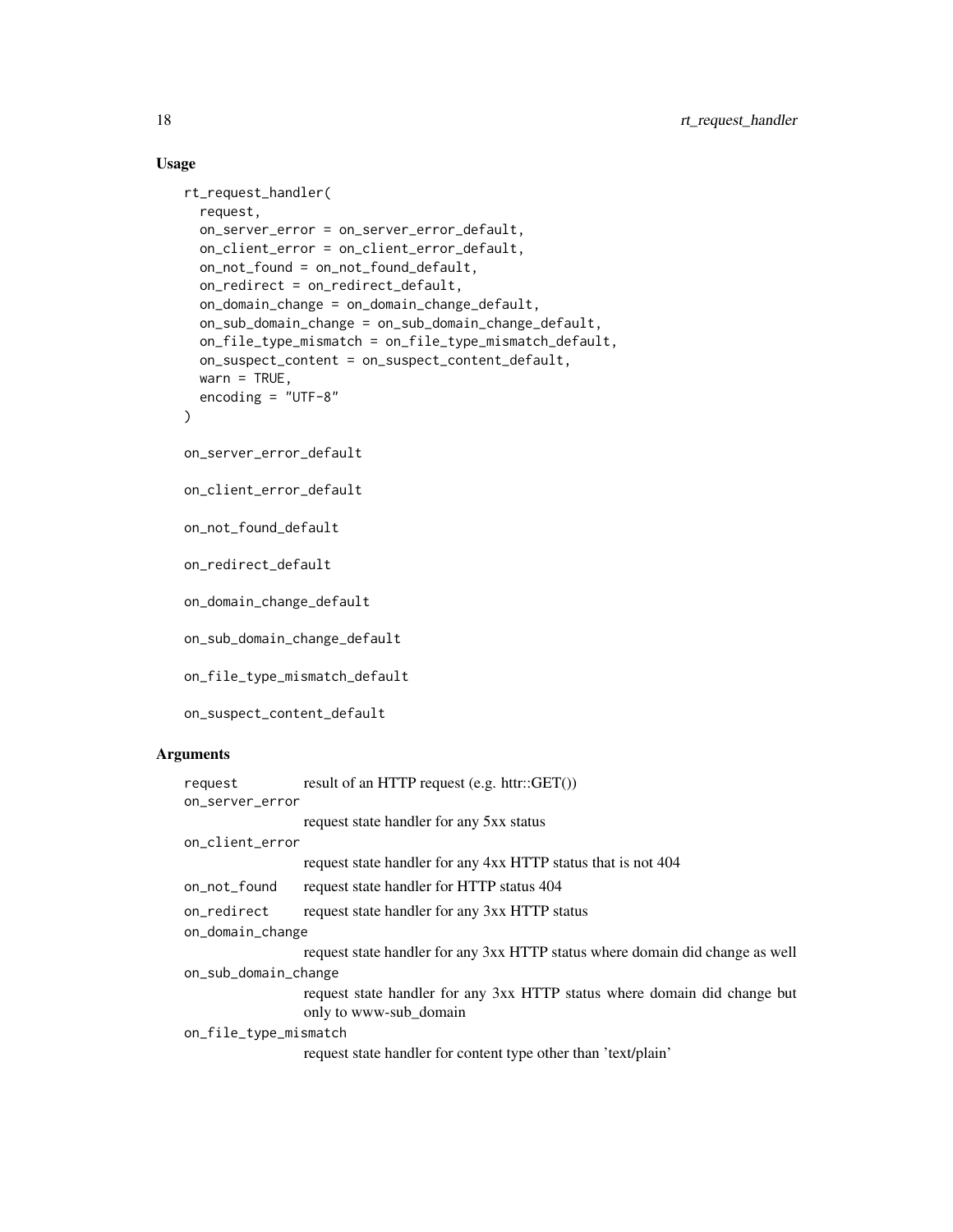#### <span id="page-18-0"></span> $\%$  >% 19

| on_suspect_content |  |
|--------------------|--|
|--------------------|--|

|          | request state handler for content that seems to be something else than a robots.txt<br>file (usually a JSON, XML or HTML) |
|----------|---------------------------------------------------------------------------------------------------------------------------|
| warn     | suppress warnings                                                                                                         |
| encoding | The text encoding to assume if no encoding is provided in the headers of the                                              |
|          | response                                                                                                                  |

#### Format

An object of class list of length 4.

An object of class list of length 4.

An object of class list of length 4.

An object of class list of length 2.

An object of class list of length 3.

An object of class list of length 2.

An object of class list of length 4.

An object of class list of length 4.

### Value

a list with three items following the following schema:

```
list( rtxt = "",problems = list( "redirect" = list( status_code = 301 ),"domain" = list(from_url
= "...", to_url = "...") ) )
```
%>% *re-export magrittr pipe operator*

#### Description

re-export magrittr pipe operator